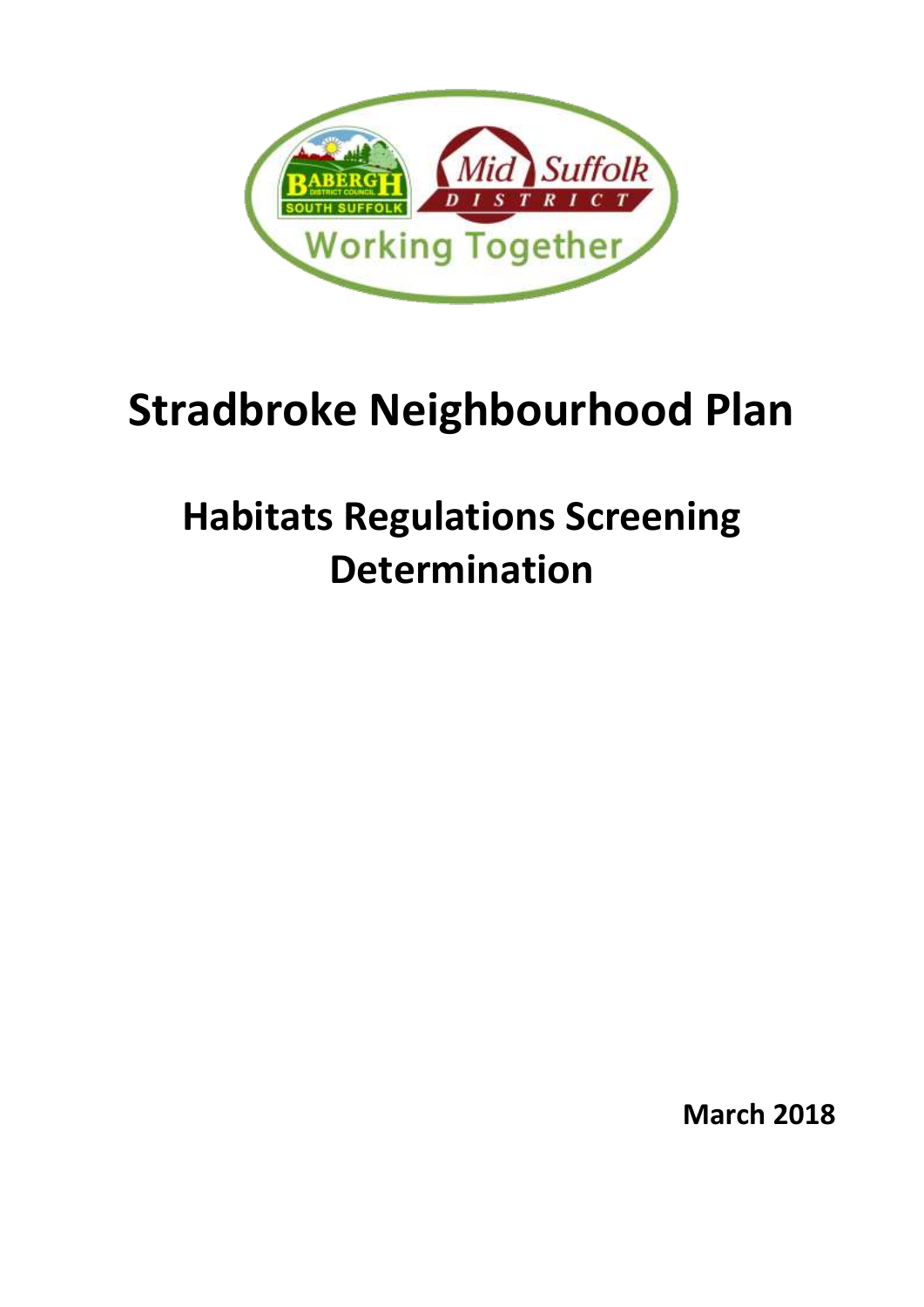### **Contents**

|                                                      | Page           |
|------------------------------------------------------|----------------|
| 1. Introduction                                      | $\overline{2}$ |
| 2. Legislative Background                            | 2              |
| 3. Assessment                                        | 3              |
| 4. Screening Conclusion                              | 6              |
| 5. Determination                                     | 6              |
| <b>Appendix: Responses from Statutory Consultees</b> |                |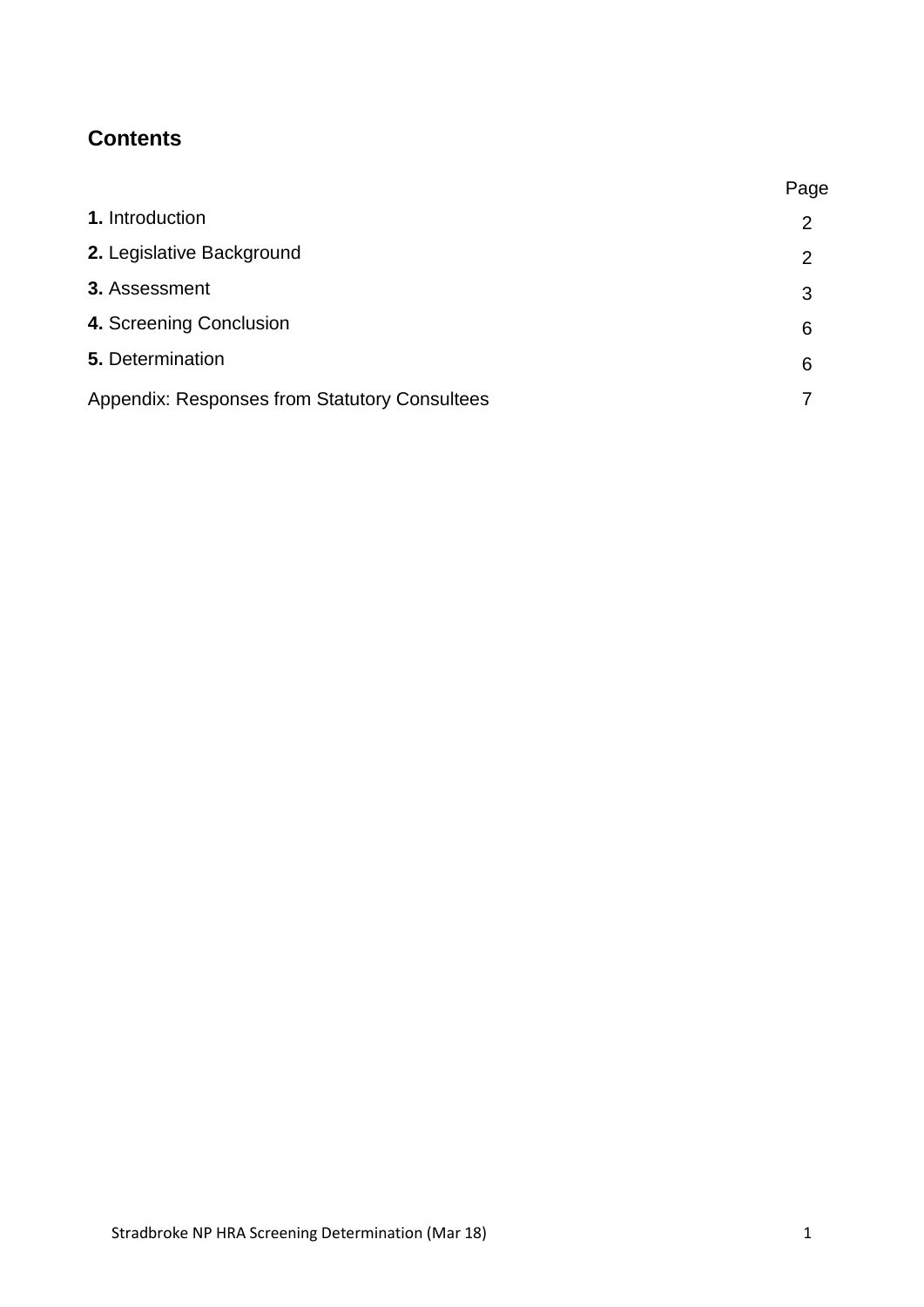#### **STRADBROKE NEIGHBOURHOOD PLAN**

#### **HABITATS REGULATIONS DETERMINATION 2018**

#### **1. Introduction**

It is a requirement of European law that a plan or project is subject to an assessment to determine whether it will significantly affect the integrity of any European Site, in terms of impacting on the site's conservation objectives.

Submitted neighbourhood plans need to be accompanied by a statement explain how the proposed plan meets the "basic conditions" set out in Schedule 4B of the 1990 Town and Country Planning Act. These basic conditions include a requirement to demonstrate how the Plan is compatible with EU obligations, which includes the need to undertake a HRA. This is one of the matters that will be tested as part of the independent examination of the Plan.

Whether a neighbourhood plan requires a habitats regulation assessment and the level of detail needed will depend on what is proposed in the draft Neighbourhood Plan and the potential impacts on European sites designated for their nature conservation interest

This report therefore determines whether a Habitats Regulations Assessment (HRA) under Directive  $92/43/EEC$ , also known as the Habitats Directive<sup>1</sup>, is required for the Debenham Neighbourhood Plan.

This determination refers to:

- A Screening Report for Consultation prepared on behalf of Stradbroke Parish Council by Navigus Planning, which can be viewed at: [www.midsuffolk.gov.uk/StradbrokeNP](http://www.midsuffolk.gov.uk/StradbrokeNP)
- The responses to this from the statutory consultees (See Appendix).

This assessment relates to the Draft Stradbroke Neighbourhood Plan P 2016 - 2036 Presubmission consultation.

#### **2. Legislative Background**

1

HRA is the a two-stage process to consider whether a proposed development plan or programme is likely to have significant effects on a European site designated for its nature conservation interest. Firstly, plans or programmes must be screened to determine if they are likely to have a significant effect (and are not plans connected to the management of the European site(s) in question). If it cannot be demonstrated during at the screening stage that the plan or programme will not have significant effects of the European site(s), an 'Appropriate Assessment' (AA) must then be undertaken, which is a much more detailed study of the effects of the plan or programme. The two parts together form a full HRA.

<sup>&</sup>lt;sup>1</sup> Directive 92/43/EEC 'on the conservation of natural habitats and of wild fauna and flora': [http://eur-lex.europa.eu/legal](http://eur-lex.europa.eu/legal-content/EN/TXT/?uri=CELEX:31992L0043)[content/EN/TXT/?uri=CELEX:31992L0043.](http://eur-lex.europa.eu/legal-content/EN/TXT/?uri=CELEX:31992L0043)

Stradbroke NP HRA Screening Determination (Mar 18) 2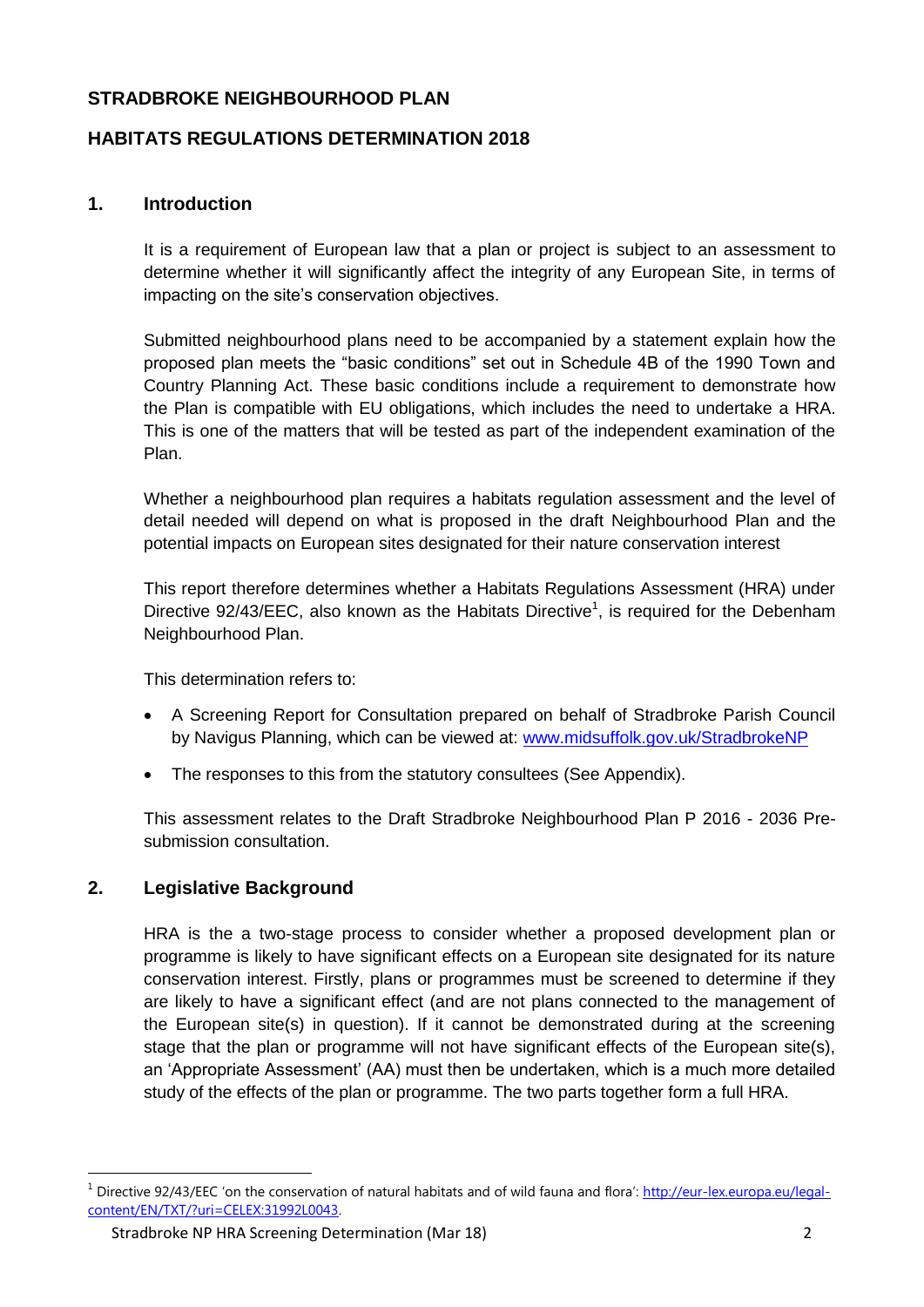#### **3. Assessment**

In determining whether a proposed development plan or programme is likely to have significant effects, the local authority must incorporate the 'precautionary principle' into its decision. This means that if there is uncertainty as to whether the plan or programme would cause significant effects on a European site, the full AA would be required.

The purpose of the Stradbroke Neighbourhood Plan is to provide for the sustainable development of Stradbroke to make it a key service centre village for residents and surrounding villages. To do this, it seeks to phase the provision of good quality housing, educational facilities, business and local retail opportunities through a set of place and people-focused objectives.

There are a number of European Sites within the wider Suffolk area. These are listed below:

| Special Areas of Conservation                                                                                                                                                                                                                                                                                                                                                                                                                                                         | <b>Special Protection Areas</b>                                                                                                                                                                          | <b>RAMSAR sites:</b>                                                                                                                                                        |
|---------------------------------------------------------------------------------------------------------------------------------------------------------------------------------------------------------------------------------------------------------------------------------------------------------------------------------------------------------------------------------------------------------------------------------------------------------------------------------------|----------------------------------------------------------------------------------------------------------------------------------------------------------------------------------------------------------|-----------------------------------------------------------------------------------------------------------------------------------------------------------------------------|
| (SACs)                                                                                                                                                                                                                                                                                                                                                                                                                                                                                | (SPAs):                                                                                                                                                                                                  | <b>Broadland</b>                                                                                                                                                            |
| The Broads<br>Benacre to Easton<br>$\bullet$<br><b>Bavents Lagoons</b><br>Dews Ponds<br>$\bullet$<br>Minsmere to Walberswick<br>$\bullet$<br><b>Heaths and Marshes</b><br>Alde-Ore and Butley<br>$\bullet$<br><b>Estuaries</b><br>Staverton Park and The<br>$\bullet$<br>Thicks, Wantisden<br><b>Orford Ness-Shingle</b><br>$\bullet$<br><b>Street</b><br>Waveney and Little Ouse<br>$\bullet$<br><b>Valley Fens</b><br><b>Rex Graham Reserve</b><br>$\bullet$<br>Norfolk Valley Fens | <b>Breckland</b><br>$\bullet$<br><b>Broadland</b><br>$\bullet$<br>Benacre to Easton<br>$\bullet$<br><b>Bavents</b><br>Sandlings<br>$\bullet$<br><b>Stour and Orwell</b><br>$\bullet$<br><b>Estuaries</b> | Minsmere-Walberswick<br><b>Alde-Ore Estuary</b><br>Deben Estuary<br><b>Stour and Orwell</b><br><b>Estuaries</b><br>Redgrave and South<br>٠<br>Lopham Fens<br>Chippenham Fen |

These are shown in Figure 3.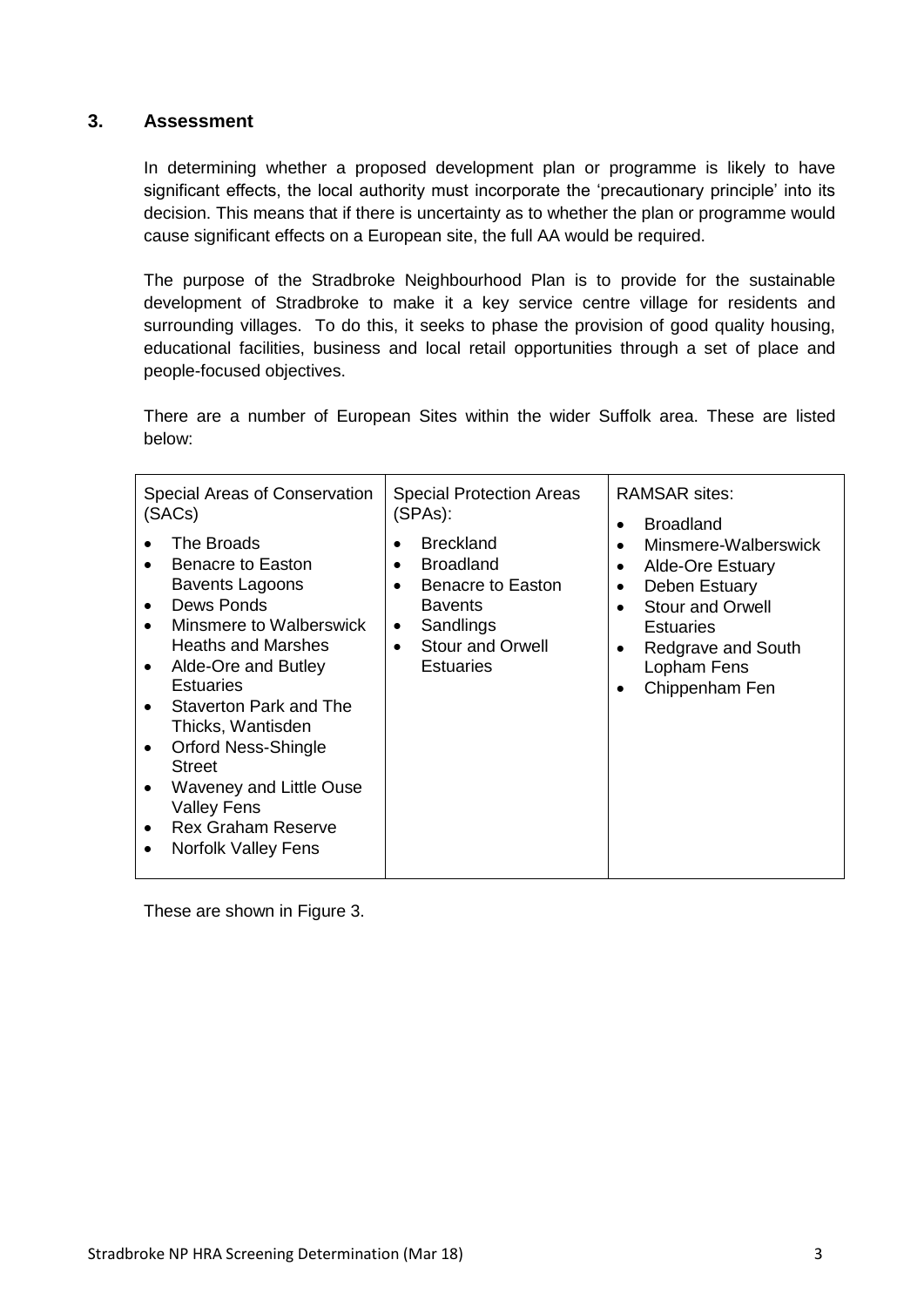

**Figure 3: Location of the Stradbroke Neighbourhood Area within a 5km, 10km and 20km radius of SACs and SPAs**

*[Source: Stradbroke NP HRA Screening Report, Navigus Planning]* 

Stradbroke NP HRA Screening Determination (Mar 18) 4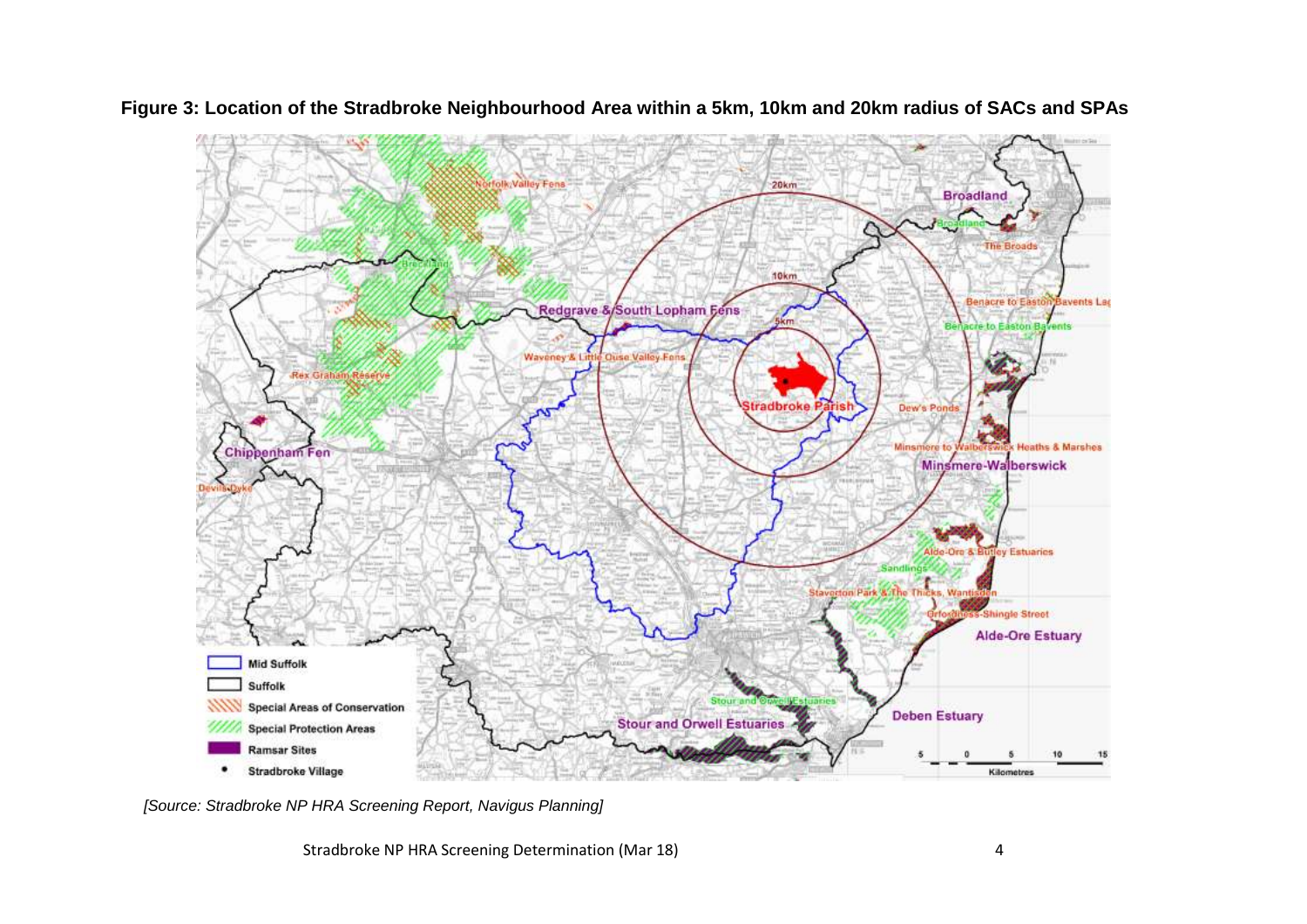Of these European sites, none are within 10km of Stradbroke village where the growth proposed in the Neighbourhood Plan is to be located. The following sites are within 20km:

- Special Areas of Conservation (SACs)
	- o Dews Ponds
	- o Waveney and Little Ouse Valley Fens
- RAMSAR sites:
	- o Redgrave and South Lopham Fens

The Stradbroke Neighbourhood Plan focuses, amongst other things, on shaping development, and protecting, maintaining and enhancing existing green space assets. Design principles (Policy STRAD2) ensure that development minimises its impact on the open countryside and environmental features through effective landscaping and seeking to minimise the loss of hedgerows.

Policies that seek to positively address the environmental aspects of sustainable development – specifically, local green spaces (Policy STRAD10) and light pollution (Policy STRAD12) – are likely to serve to have a positive effect on the wider environment, although the European sites are at a distance where such effects will not be felt. The scale of growth likely in the Neighbourhood Area is such that any effects are likely to be localised but not significant.

The Neighbourhood Plan is unlikely to have any significant effect on the identified network of protected sites.

#### **In-combination effects**

Existing plans and proposals must be considered when assessing new plans or programmes for likely significant effects as they may create 'in combination' effects.

A Habitat Regulations Assessment Screening Report was carried out as part of the Mid Suffolk Core Strategy and published in 2011. This report concludes that the Mid Suffolk Core Strategy is unlikely to have an adverse impact on any of the identified sites within approximately 20km of the boundary of the District.

Mid Suffolk District Council is committed to the implementation of a series of measures to ensure that the Core Strategy policies will not have a significant effect on the European sites. These measures include:

- Protecting the environment from unsafe or unhealthy pollutants (see Policy CS4);
- Protecting the districts natural capital and applying an ecological network approach (see Policy CS4);
- Protecting, managing and enhancing the network of designated sites and ecological networks (see Policy CS5);
- Monitoring Programme. Reporting on this monitoring plan will be tied in with the annual monitoring programme described in Section 4 of the Core Strategy; and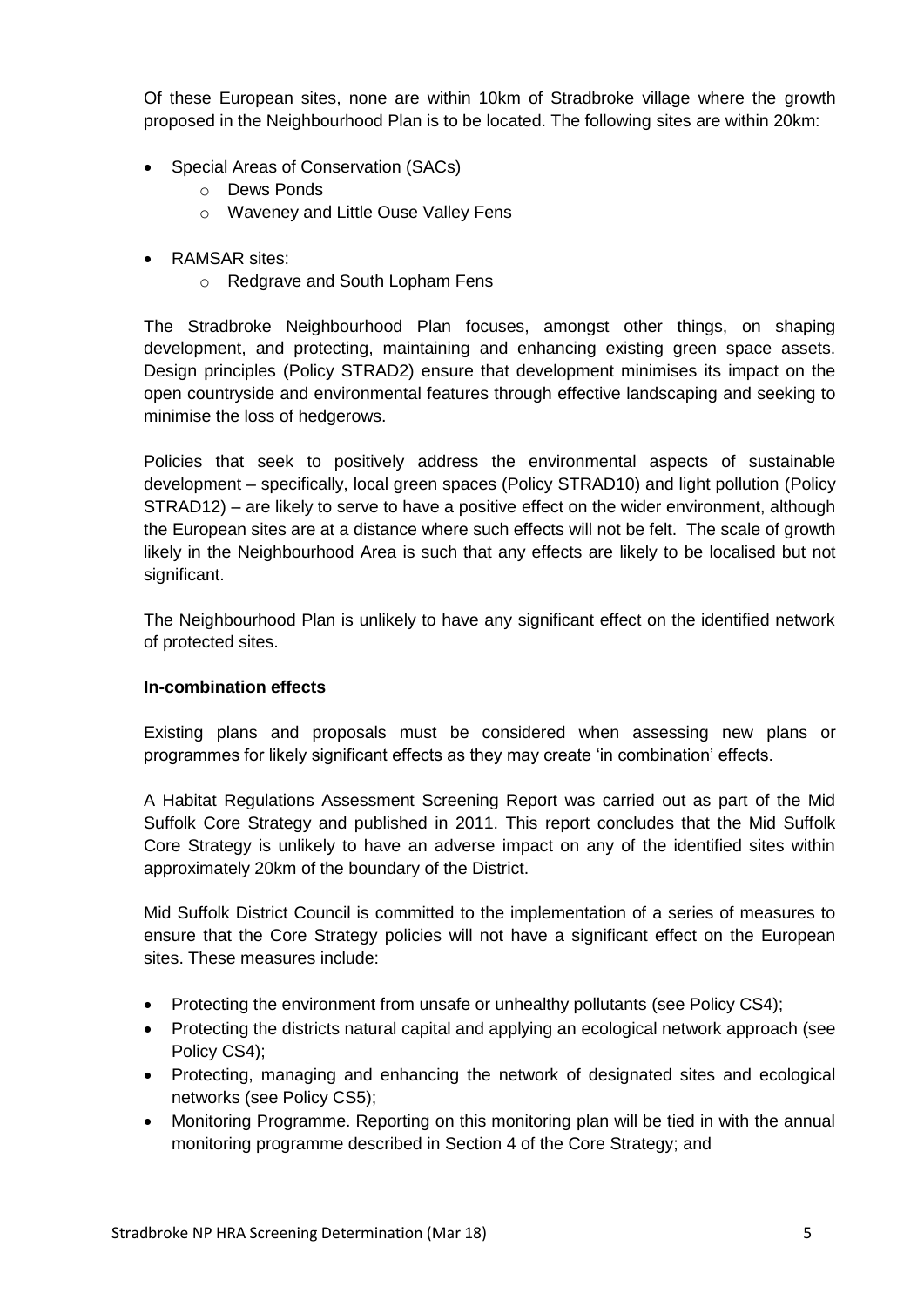Planned Mitigation Measures. If during the monitoring programme it is found that recreational pressure is increasing, this will trigger the requirement to consider whether additional mitigation is required.

None of the sites above fall within the district. The Core Strategy HRA (see page 20) found that the policies in the Core Strategy, Core Strategy Focused Review and Stowmarket Area Action Plan (AAP) are unlikely to have significant effects on the European sites. This was due to:

- The distance of the European Sites away from the district boundary;
- The nature of the proposed policies themselves.

The Stradbroke Neighbourhood Plan is a lower level plan than the Core Strategy and focuses, amongst other things, on shaping development, protecting, maintaining and enhancing existing green space assets. Whilst the Neighbourhood Plan proposes to allocate specific residential development sites, it ensures that these are in general conformity with the District Council's Core Strategy. These development sites are being allocated to ensure that the District Council meets its housing requirements which are being established through the emerging Babergh and Mid Suffolk Joint Local Plan. Any development proposal that would be likely to have a significant effect on a European site, either alone or in combination with other plans or projects, will be subject to assessment at the project application stage.

The Mid Suffolk Core Strategy HRA screening report concluded that the Core Strategy would not lead to significant adverse effects. It is therefore concluded that no significant incombination effects are likely to occur due to the implementation of the Stradbroke Neighbourhood Plan.

#### **4. Screening Conclusions**

The screening assessment which was been undertaken concluded that no likely significant effects in respect of the European sites within 20km of Mid Suffolk district will occur as a result of the implementation of the Stradbroke Neighbourhood Plan. As such, the Neighbourhood plan does not require a full HRA to be undertaken. Natural England, Historic England and the Environment Agency were consulted on the report. One response was received from Historic England, who had no comment to make on the habitats regulation screening. A copy of this response is attached at Appendix 1.

The Screening Report and subsequent screening opinion may need to be reviewed if significant changes are made to the Neighbourhood Plan prior to the Submission Stage (Regulation 16).

#### **5. Determination**

In the light of the Screening Report for Consultation prepared by Navigus Planning and the response of Historic England it is determined that the Stradbroke Neighbourhood Plan does not require a habitat regulations assessment.